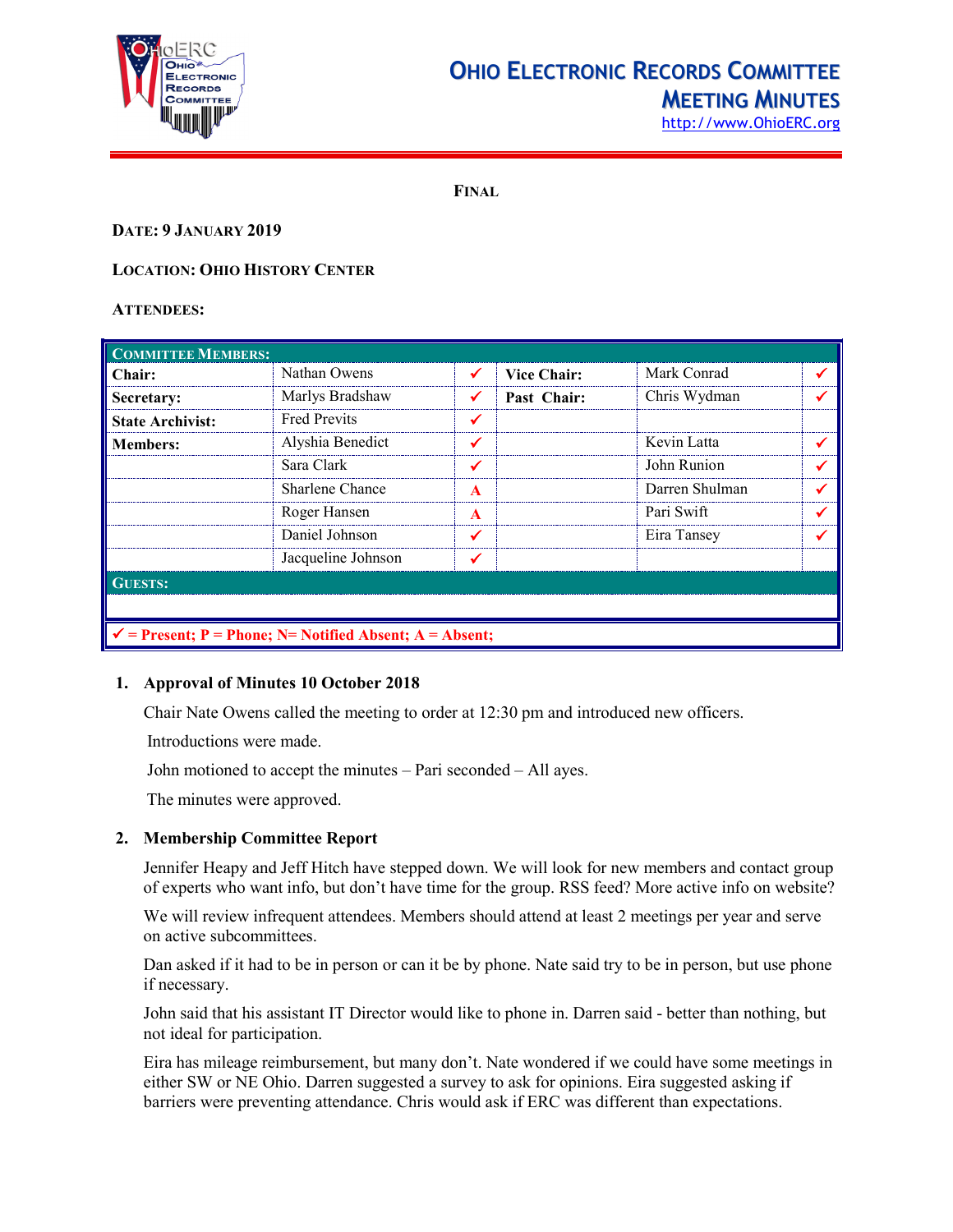

## **3. State Archives Update**

Statehood Day is February 27. OHRAB has a table – we can send materials/handouts.

OHRAB re-grant deadline is February 28.

\$5000 funding has been approved for our training module, but can't access until federal government is funded. Pari can start building module and figure out contract for Ohio State to host.

Fred said the State Archives will start using Preservica in February – new tools for long tem preservation of electronic resources.

Eira mentioned body cameras – Brennan Center for Justice NYU – legal landscape - no emerging consensus on retention periods.

Pari said that HB 139 was signed on Monday – records listed as permanent by Ohio law will now be opened after 75 years.

#### **4. "Scan or Not to Scan" Presentation Follow-up**

- $\circ$  Village of Mayfield Pari 3 hour presentation 50 registered, 22 showed up good participation, but this is a problem with free workshops – Fred said we don't really have the mechanism to charge fees – Darren suggested partnering with NAGARA and having them charge the fees.
- $\circ$  NEOMCA Parma, OH John 1:15 hour presentation 19 of 20 showed up asked a lot of questions.

#### **5. Public Outreach**

Public outreach committee – laws, new resources – Darren can summarize bills – need someone to post on website/Facebook – review and make proposals – Chris, Alyshia, Mark, Eira

Pari – suggested creating a community on Slack? Eira said – not great for people not already in your organization, great for internal work

Chris said – we need to develop a procedure for going out and getting case law, etc.

#### **6. Possible Social Media Presentation for Ohio Education Computer Network (OECN)**

Nate received request for 30-40 minutes as part of their board meeting – good way to publicize ERC – Darren, Sara.

#### **7. Tutorial/Online Module for OhioERC Website – Funding?**

Pari has software license for Articulate 360 – needs help condensing social media PowerPoint to 10 minutes – Darren, Fred, Sara – Pari will load and make interactive.

Pilot – if we run out of money, make longer one and ask for more money next year – or, if not clicked on, back to drawing board.

Ideally make part of onboarding process. If successful, make more of these and do less in person training.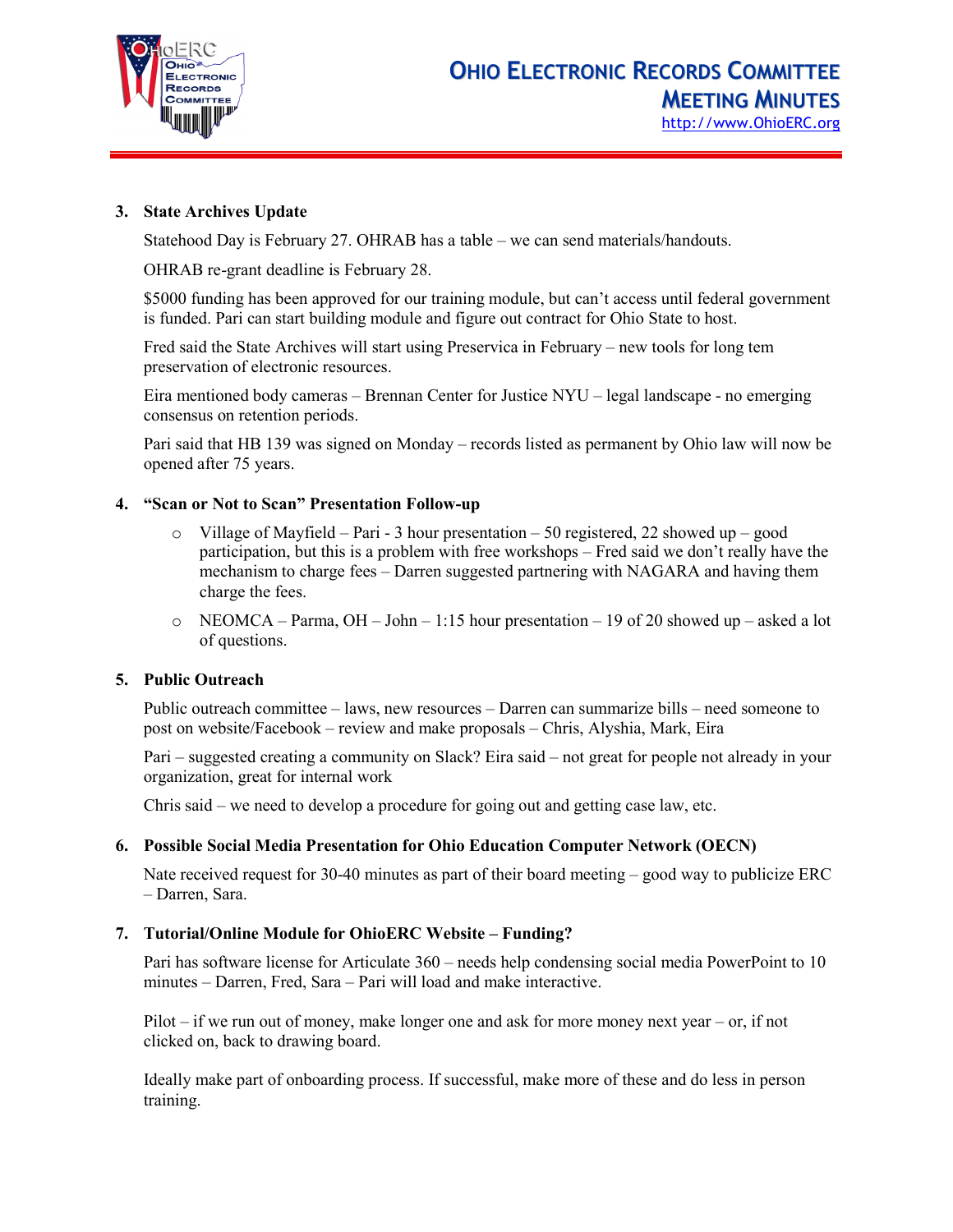

## **8. OhioERC Guidelines/Tip Sheets/Resources Review**

- $\circ$  Email Nate post with small editorial changes. Alyshia suggested new blog post to draw attention to it. Dan motioned to accept with changes – Sara seconded – All ayes. Sara asked for email with final copy.
- o Social Media John asked for emailed comments. Darren and John will make updates and send to group for vote.
- o IG resource page Nate and subcommittee will reformat into template and send to group with visual table.
- o Case Law on Email Management Nate and Darren will summarize and send to group for vote - table of new cases will go on Email page – Mark will add link to Guidelines

#### **9. Possible Subcommittee Work/Areas of Concern**

- $\circ$  Blockchain Pari Ohio passed law allowing blockchain to be used, and large sums of money are going into it. Pari wants to keep records managers at the table – Eira asked for text – available in Law Writer – SB300 – Pari will prioritize with subcommittee for next meeting.
- $\circ$  Smartphones/Text Messaging table for now John has something to bring to the committee for next time.

#### **10. Brainstorming Sessions**

Nate – look at adding new resources, technical registries to website.

Darren – sample retention schedules? Sara – for schools? Mark – counties?

Pari – add test data. Darren – large court cases

John/Fred – send version of records retention manual to group

Sara – cybersecurity/cybercrime – safeguarding data. Darren – tip sheet on best practices. Nate – security preparedness, retention, lock computers, shared drives. Sara is attending March workshop with the FBI – will share with group.

Alyshia suggested life cycle of a record. Best practices – create, maintain and protect, safely dispose.

#### **11. Review New Action Items**

Marlys will send Action items to group.

Eira appointed to Society of American Archivists Committee on Public Policy – meeting in Atlanta – developing work plan for committee – people who don't understand the FOIA.

Next meeting is April 10, 2019.

Nate motioned to adjourn the meeting at 3:20 p.m. – John seconded – All ayes.